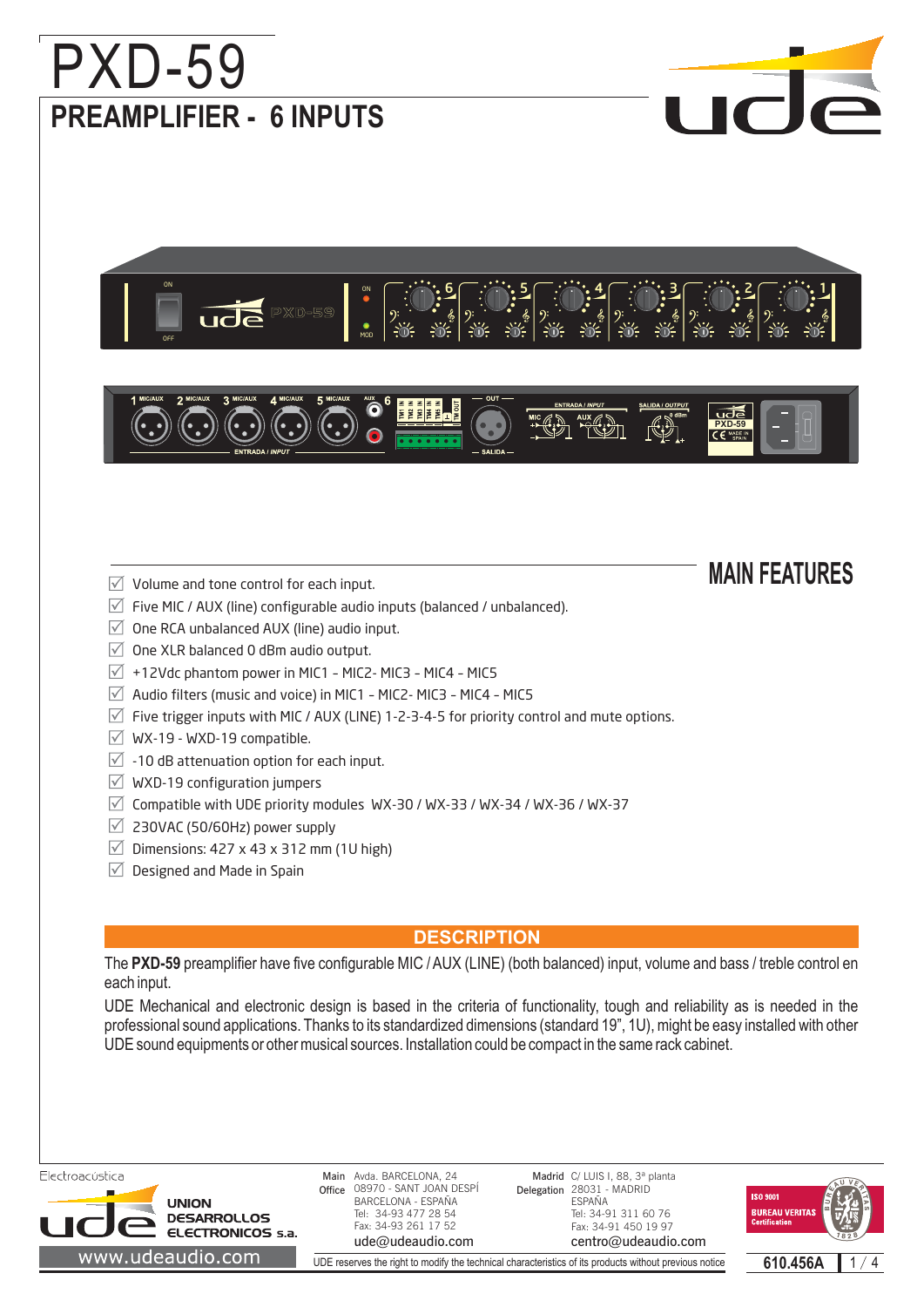

## **FUNCTIONS**

## **Inputs 1-2-3-4-5: MIC /AUX (LINE)**

MIC /AUX (LINE) inputs also have phantom supply (+12V), speech filter configuration. All input have an individual bass and treble control.

#### **Input 6:AUX (LINE)**

Input with bass and treble control.

### **CONTROL INPUT MANAGMENT**

**Inputs 1, 2, 3 and 4:** - Every of these audio inputs have a direct - Input 5: The PXD-59 has an internal electronic muting, that works Control inputs should be connected with an euroblock terminal. relation with the control input that works with the euroblock connector. Connection is done between control input and ground. with control input 1, 2, 3 or 4.

- Input 6: The PXD-59 has an internal electronic muting, that works with control input 5.

The PXD-59 has internal terminals to connect different UDE function cards; WX-30 chime and input priorities, WX-33 input priority 1, **WX-34** priority chime and 4 programmable inputs, **WX-36** priority activated by modulation detection, WX-37 detection of universal modulation.

#### **OUTPUT SIGNAL 0dBm / OUTPUT CONTROL**

One audio connector (XLR) for output symmetric signal (+6dBu).

The output control closes the contact to ground, when the input controls 1, 2, 3, 4 or 5 is active. The output control is useful when the amplifier is associated to other equipments with function cards that allow using priority functions, priority relays and more.

#### **-10dBATTENUATION**

All audio inputs (1 to 6) can have the configuration with jumpers to apply an additional attenuation of -10dB. This feature in order to have a more precise regulation of the frontal control volume, if is necessary.

#### **FEEDBACK SUPPRESSOR**

The PXD-59 has the option to connect the WXD-19 (digital automatic the WX-19 and need to be configured with internal jumpers. feedback suppressor + limiter) inside the power amplifier.Also can accept

#### **RACK MOUNTING**

The brackets for 1 U modules (WX-1) will be needed.

#### **TECHNICAL DATA**

#### **Line output 0 dBm with trigger control.** XLR connector

| - Frequency response:    |                           | 50 Hz. to 15 Khz.           |
|--------------------------|---------------------------|-----------------------------|
| - Tone controls:         | Bass control:             | 100 Hz. ± 10 dB.            |
|                          | Treble control:           | 10 KHz. <sup>+</sup> 10 dB. |
| - Distortion (THD):      |                           | Less than 0,1%.             |
| - Max power consumption: |                           | 9 VA.                       |
| - Power supply:          | 230 VAC (50/60 Hz.).      |                             |
| - Dimensions:            | 427 x 43 x 312 mm. (1 U). |                             |
| - Color:                 |                           | Black.                      |
| - Weight:                |                           | 3,0 Kgs.                    |
|                          |                           |                             |

**microphone:** sensitivity = 2 mV. impedance = 600  $\Omega$ . phantom supply = 12 VDC **line:** sensitivity = 200 mV. impedance =  $100$  K  $\Omega$ . **Inputs 1 - 2 - 3 - 4 - 5 MIC / AUX (line)** XLR connector **Input 6 AUX (line)** RCA connector

**line:** senstivity = 200 mV. impedance = 100 K $\Omega$ .

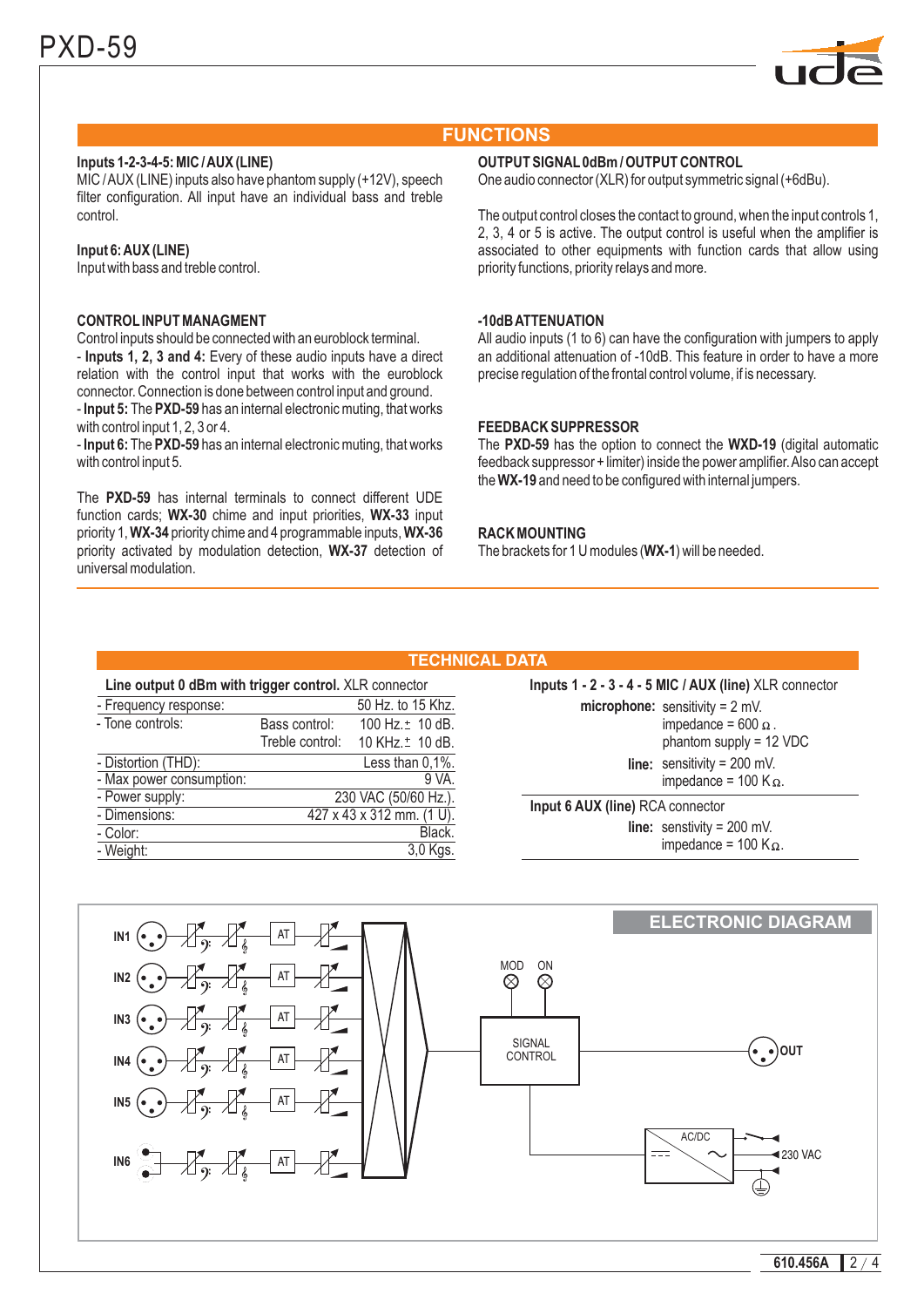## PXD-59





## **REAR PANEL**

MIC / AUX



AUX unbalanced

where the communication of the communication of the communication of the communication of the communication of<br>Distribution of the communication of the communication of the communication of the communication of the commun<br>

AUX unbalanced

610.456A  $3/4$ 

balanced